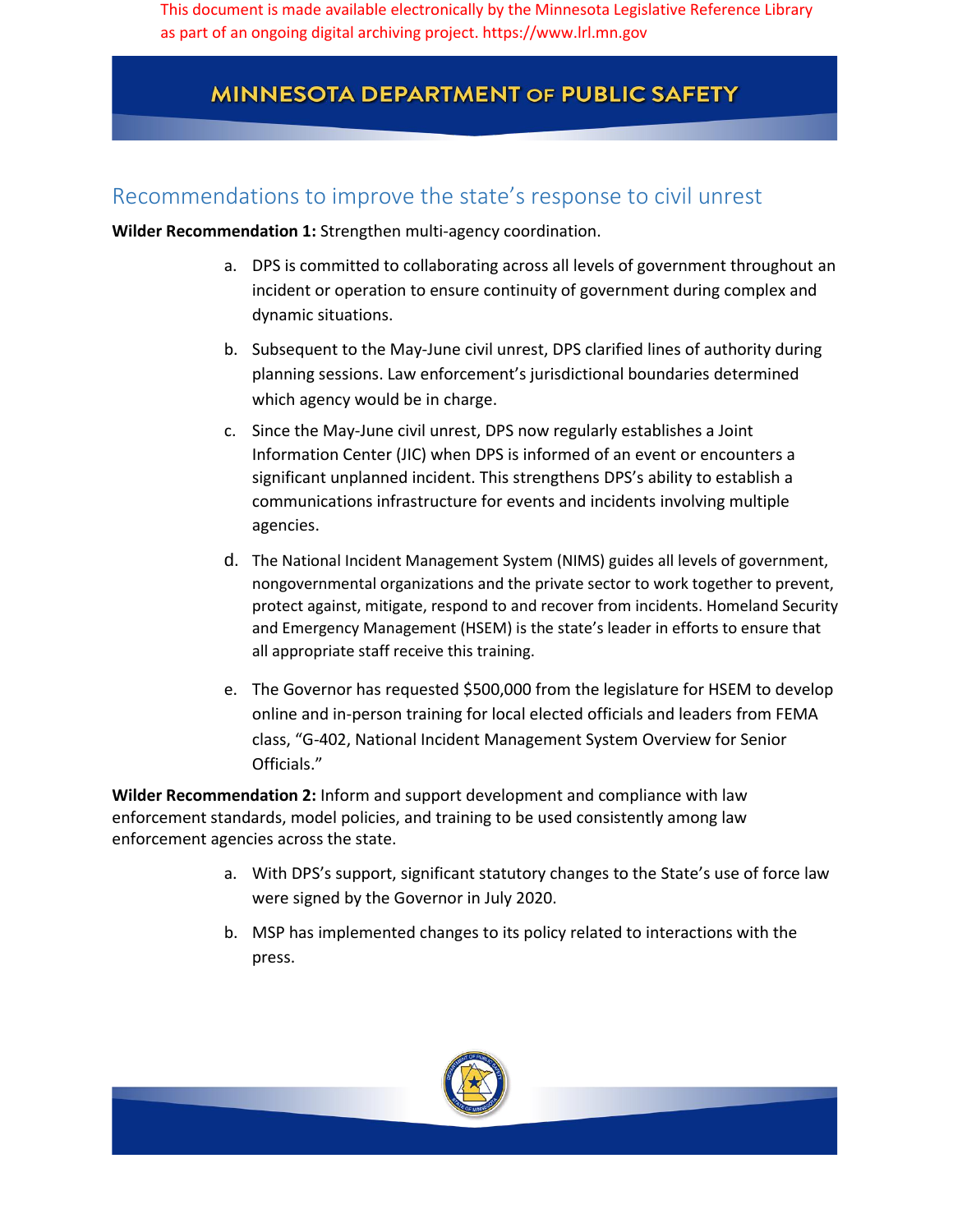c. DPS submitted modifications to the POST Board's model policy on crowd management, as recommended in the 21CP report, with the suggestion that it be implemented as a statutory change.

**Wilder Recommendation 3:** In general, use a tiered response to address situations of civil unrest that involve both lawful and unlawful protesters.

- a. The State Patrol has been using a tiered response for several years. The concept from the Center for Domestic Preparedness was implemented in the preparations for Super Bowl 52 in 2018. It is a concept that the State Patrol has trained on and implemented in the field ever since.
- b. DPS has taken steps to ensure leaders of our response teams consider the appropriate level of PPE required to keep officers safe during civil unrest and other incidents which, in turn, helps to keep the public safe.
- c. DPS will consider the effect of seeing different uniforms or equipment when the agency is involved in future planning efforts.
- d. A measured response to citizen protests is a regular occurrence at the Minnesota Capitol.
- e. The State Patrol works to ensure an appropriate response to any given situation, as either over- or under-response one can result in dire public safety consequences.

**Wilder Recommendation 4:** Differentiate peaceful protestors from those engaging in unlawful activities.

> a. Planning and coordination efforts to improve arrest procedures continue. When an agency has articulable knowledge of a subject's actions during a prior arrest, specific operation adjustments are made when planning the forthcoming arrest. *e.g*., arresting a lone agitator who is co-mingled with peaceful protestors. The process is further simplified when only one agency is involved, as opposed to involving many different agencies.

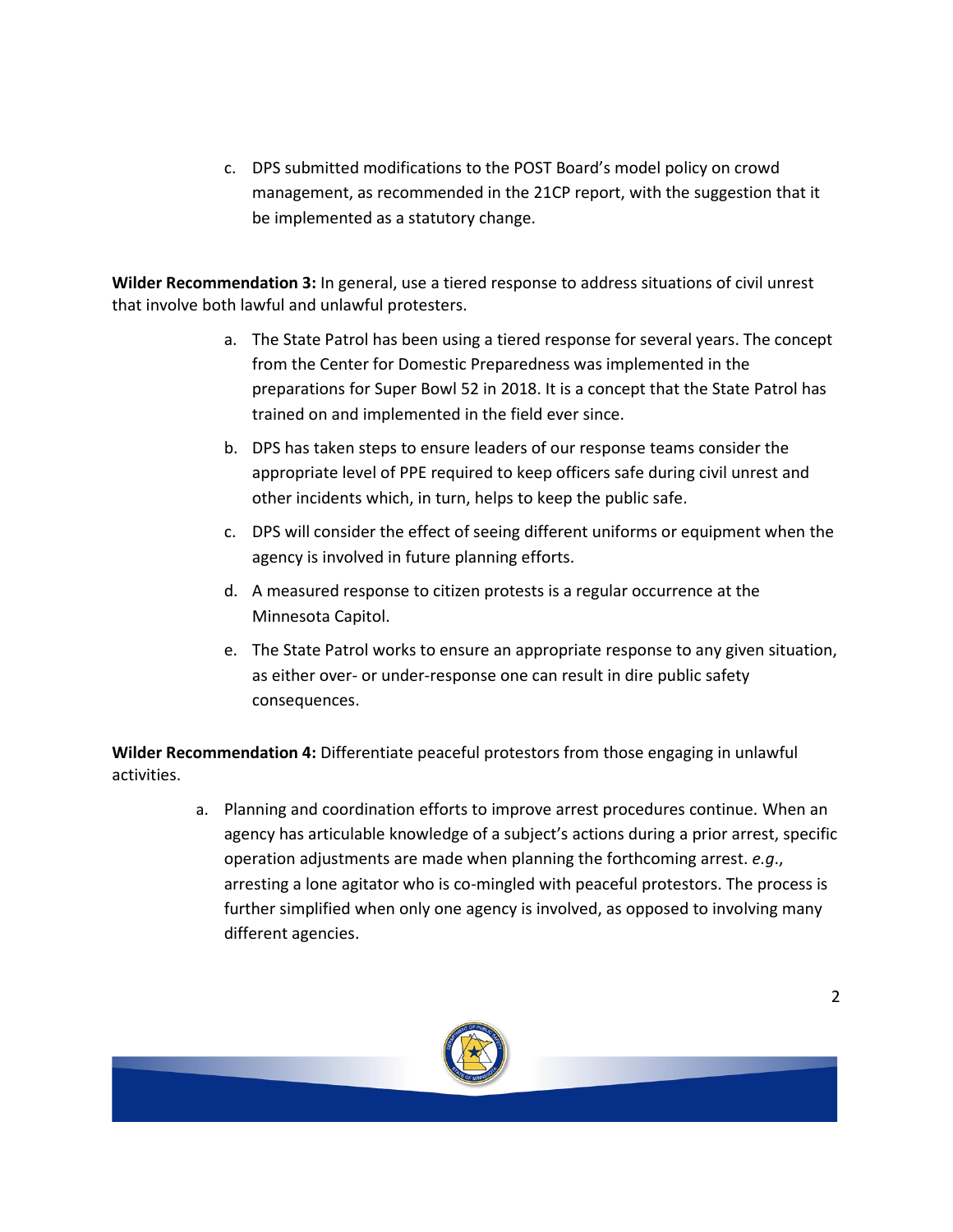- b. In the ongoing effort to distinguish between peaceful protestors and agitators, DPS has shared information with organizers clearly stating what constitutes lawful versus unlawful activities (e.g., protesting on the highways is unlawful).
- c. DPS continues to establish communication lines with organizers ahead of time to establish ground rules and will continue to assist in sharing information as much as possible during an event. This will include offering verbal and auditory warnings, when possible, prior to any law enforcement action.

**Wilder Recommendation 5:** Engage in pre-planning efforts to improve processes for managing operational, tactical, and logistical considerations.

> d. DPS now identifies, establishes, and staffs planning subgroups for events where civil disobedience is anticipated. These groups provide regular updates on their needs, planning, and progress. These groups then move to operational status as the incident commences.

**Wilder Recommendation 6:** Improve coordination and collaboration between the intelligence team, law enforcement tactical operations teams, and Multi-Agency Command Center leadership.

> a. DPS has worked to ensure that teams are part of initial and ongoing planning, which includes presence at the emergency operations center as members of the operational planning group. This includes ensuring that, during times of unrest, there is a multi-agency, coordinated intelligence team providing information to the operations team and ensuring coordination to determine appropriate event resource allocation. During times of potential unrest or planning periods for major events, daily in-person meetings help ensure information sharing and strategy coordination.

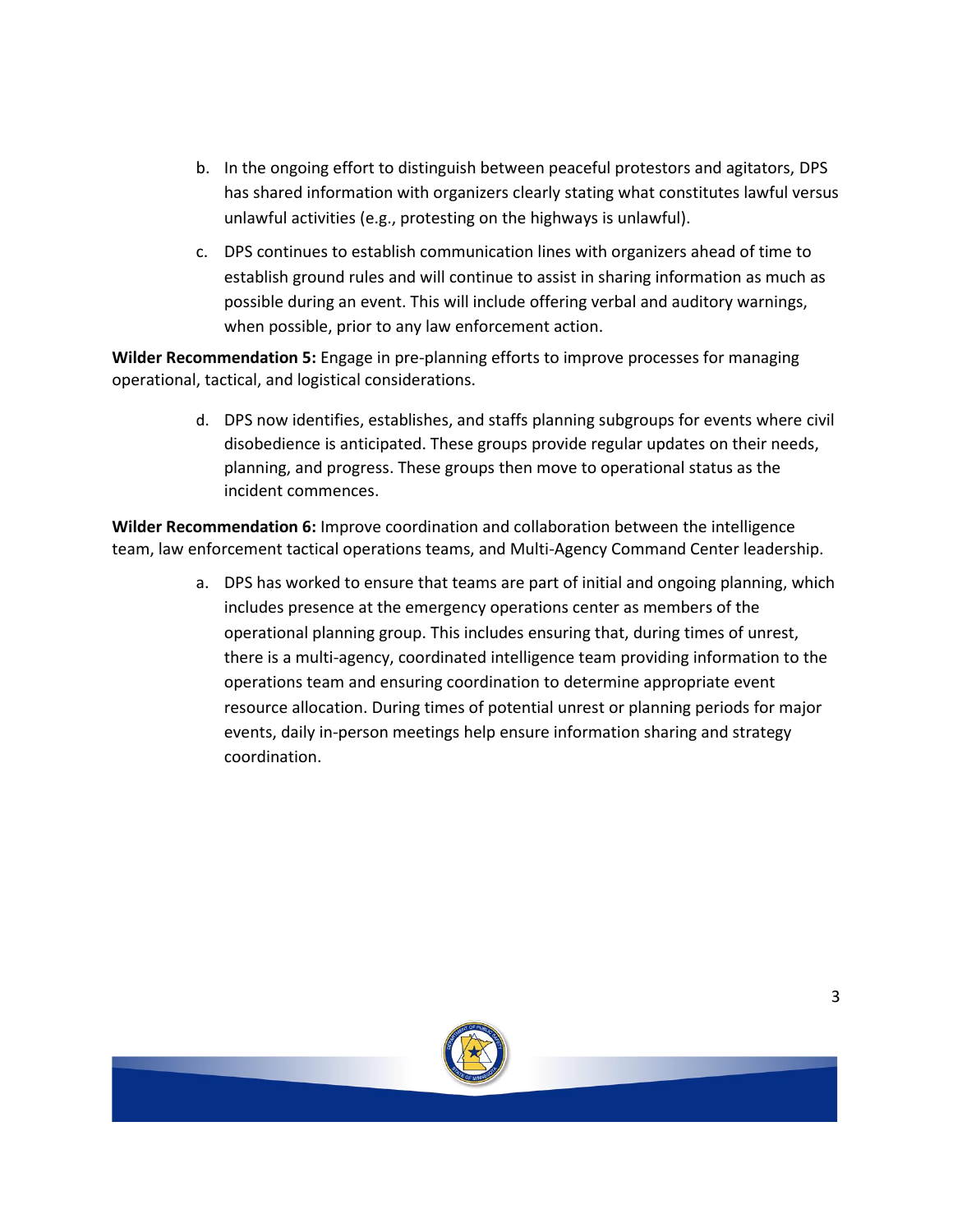**Wilder Recommendation 7:** Improve systems to facilitate coordination between law enforcement, local fire departments, and emergency medical services (EMS) and identify strategies to prioritize security for fire and life safety responders.

- a. DPS has worked to ensure all public safety entities are part of any emergency operations center function. This includes Fire, EMS, local Public Works departments, and MnDOT. DPS has also included community input in the planning and education effort.
- b. Prior to major events, the State Fire Marshal facilitates training between local fire departments and law enforcement agencies to ensure a better understanding of expectations for both when responding to potential civil unrest. Topics covered include First Amendment protections and tactics for protecting fire resources during response.

**Wilder Recommendation 8:** Improve communication and coordination with local jurisdictions regarding requests for the Minnesota National Guard and other state assistance.

- a. The State continues to offer training about emergency management resources and processes to local officials. As always, how to request the Minnesota National Guard is highlighted in the Senior and Elected Officials training program conducted by HSEM.
- b. HSEM is further clarifying the National Guard portion of the Minnesota Emergency Operations Plan (MEOP) related to the process to request assistance through emergency management channels.
- c. HSEM will take advantage of opportunities at future conferences for training related to wide-scale, multi-agency response efforts under mutual-aid, including those that involve the MNNG.
- d. Minnesota emergency managers continue to hold quarterly regional meetings. HSEM participates in these meetings.
- e. DPS has emphasized communication and coordination in more recent planning related to potential protests and unrest**.**

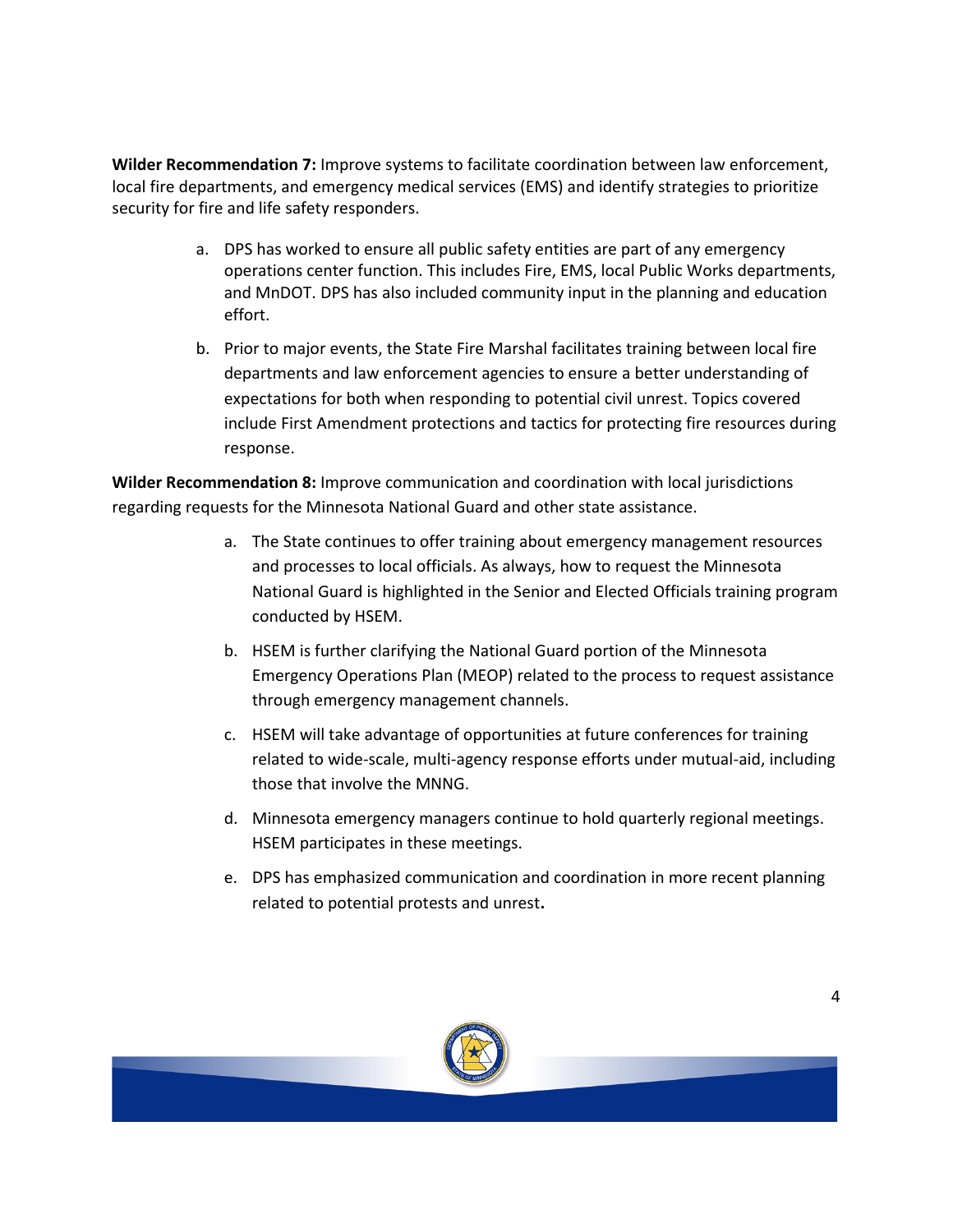**Wilder Recommendation 9:** Improve coordination with local jurisdictions regarding public communications and press-related matters.

- a. DPS provides real-time messaging across social media platforms in an effort to keep both the public and the media abreast of evolving situations.
- b. The State Patrol will deploy a Public Information Officer (PIO) and will add a media ombudsperson to significant protests or unrest.
- c. The State Patrol created a central command and meeting location at the State Capitol during a prolonged event in 2021 to provide information to protest organizers.
- d. DPS provided updates on the State Patrol's recent Highway Enforcement for Aggressive Traffic (HEAT) patrols through news releases, social media, and interviews.
- e. DPS has worked to coordinate messaging across other agencies but recognizes each agency might have different priorities. Additionally, joint messaging can, depending on the situation, create the misperception that no one is in charge. Clarity on which agency has primary jurisdiction, and is in command, of an event is a critical component of public messaging.
- f. DPS has and will establish a JIC when warranted for an event or incident that involves state and local resources.

**Wilder Recommendation 10:** Strengthen communication between state and local law enforcement, elected officials, and the public.

- a. MACCs, EOCs, and JICs have been used for past events and will be established for future incidents and operations that involve state resources. These entities allow for better coordination between agencies and for an organized and streamlined approach to sharing information with the public. This also helps clarify the roles of different law enforcement agencies during an event.
- b. DPS will communicate via social media when a media ombudsperson and field PIO are deployed in an effort to alleviate any concerns and/or quickly address any questions.
- c. DPS will continue to engage in social media listening, specifically looking for misinformation to correct and/or clarify.

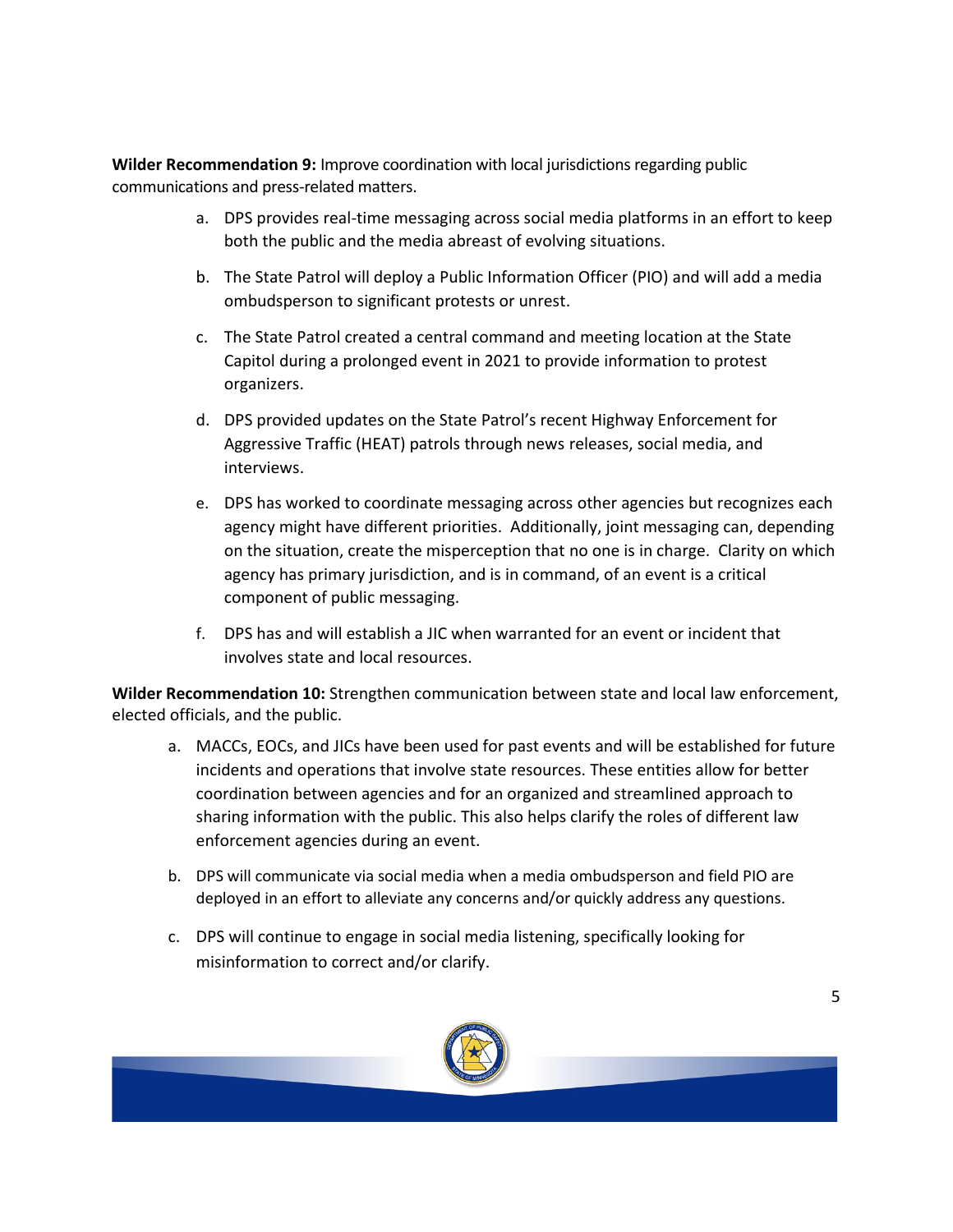**Wilder Recommendation 11:** Improve coordination and communication between state and local law enforcement and the media.

- a. 21CP assisted DPS in developing recommendations to improve law enforcement's ability to support and facilitate the exercise of constitutionally protected speech and assembly during large-scale protest events. More specifically, 21CP focused on practices relating to media in the context of crowd management and policing responsibilities. DPS has implemented, or is implementing, all of the 21CP recommendations.
- b. DPS and DNR have requested that a nationally-known expert on police/media relations conduct its 2022 civil unrest training for all sworn members of the State Patrol and DNR. The media will be invited to attend.
- c. In February 2021, the Minneapolis City Attorney's Office presented a training to the State Patrol on First Amendment assembly and best practices on interacting with the media during civil unrest.
- d. In November 2021, the General Counsel for the National Press Photographers Association, Mickey Osterreicher, conducted a training for the State Patrol Command Staff addressing Constitutional issues confronted by law enforcement when working with the media during times of civil unrest.
- e. The State Patrol recently revised its General Order on First Amendment Assembly and distributed it to law enforcement agencies across Minnesota.
- f. An independent, external review of complaints made to DPS Internal Affairs since the May-June 2020 civil unrest is being conducted.
- g. During OSN, DPS assisted in establishing a multi-agency team of Internal Affairs officials who facilitated how best to field incoming complaints and route them to the appropriate agency to handle. This ensured individuals were able to file a complaint without first having to know which agency to call.
- h. The State Patrol assisted other law enforcement agencies in an effort to ensure appropriate interactions with the media during the April 2021 civil unrest in Brooklyn Center.
- i. The State Patrol will continue to deploy a PIO and will add a media ombudsperson for all protests as recommended by 21CP.
- j. MSP troopers now have agency identification patches on their uniforms and badge numbers on helmets that are visible to journalists in protest settings.

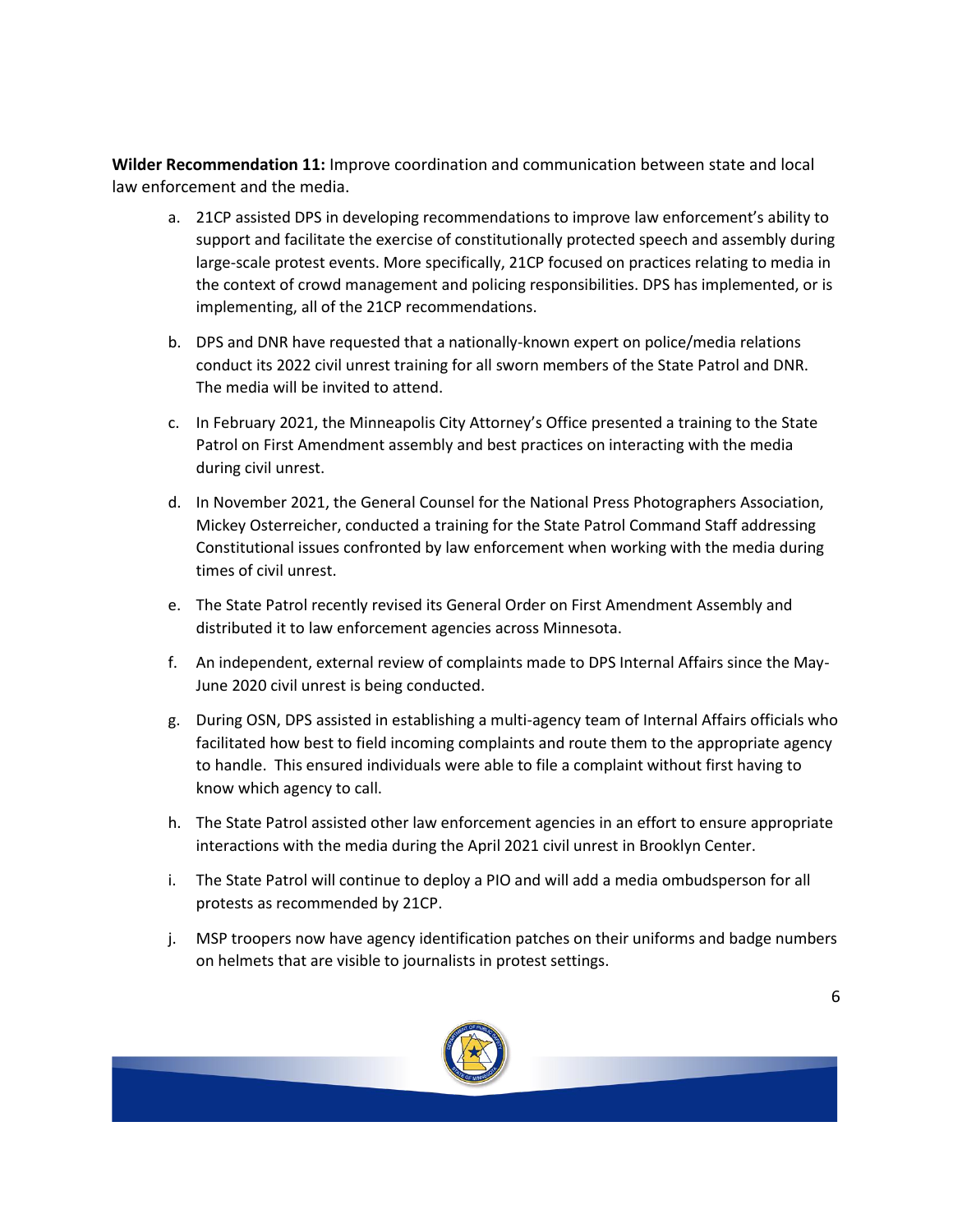k. Pursuant to the revised First Amendment policy, any allegation of mistreatment of the media will trigger an investigation by Internal Affairs.

**Wilder Recommendation 12:** Coordinate with community members directly affected by civil unrest.

- a. Governor Walz's 2022 bonding request includes elements that will further assist Minneapolis in its rebuilding efforts.
- b. The State continues to work with community members affected by the civil unrest. The Governor has recently proposed \$20 million to assist with main street revitalization.
- c. The Governor also requested a Small Business Administration disaster declaration to provide low-interest loans to businesses sustaining physical damage and in need of working capital.
- d. DPS Community Affairs provided daily updates during Operation Safety Net, which were distributed to and through community networks, State councils, and other state agency public engagement staff, encouraging them to share the information forward.
- e. This has been implemented in a variety of ways since the May-June 2020 civil unrest:
	- i. The State Patrol regularly communicates with Capitol Complex stakeholders in advance of known large scale events.
	- ii. The State Patrol worked regularly with state tribal liaisons and Native American elders during the 2021 Line 3 protest at the Capitol. This included working with Native American elders/leaders about protest activity that coincided with Native American cultural practices.
- f. DPS ensured community and business concerns were integrated into incident response and planning. Community affairs provided briefings to the operations section during planning and operations phases, as well as the MNNG Joint Leaders Board which allowed operational decision makers to have insight and much better understanding of the areas they may be deployed to, as well as special considerations to take into consideration and assist guard members in emphasizing a civilian-first (not combat) mindset.

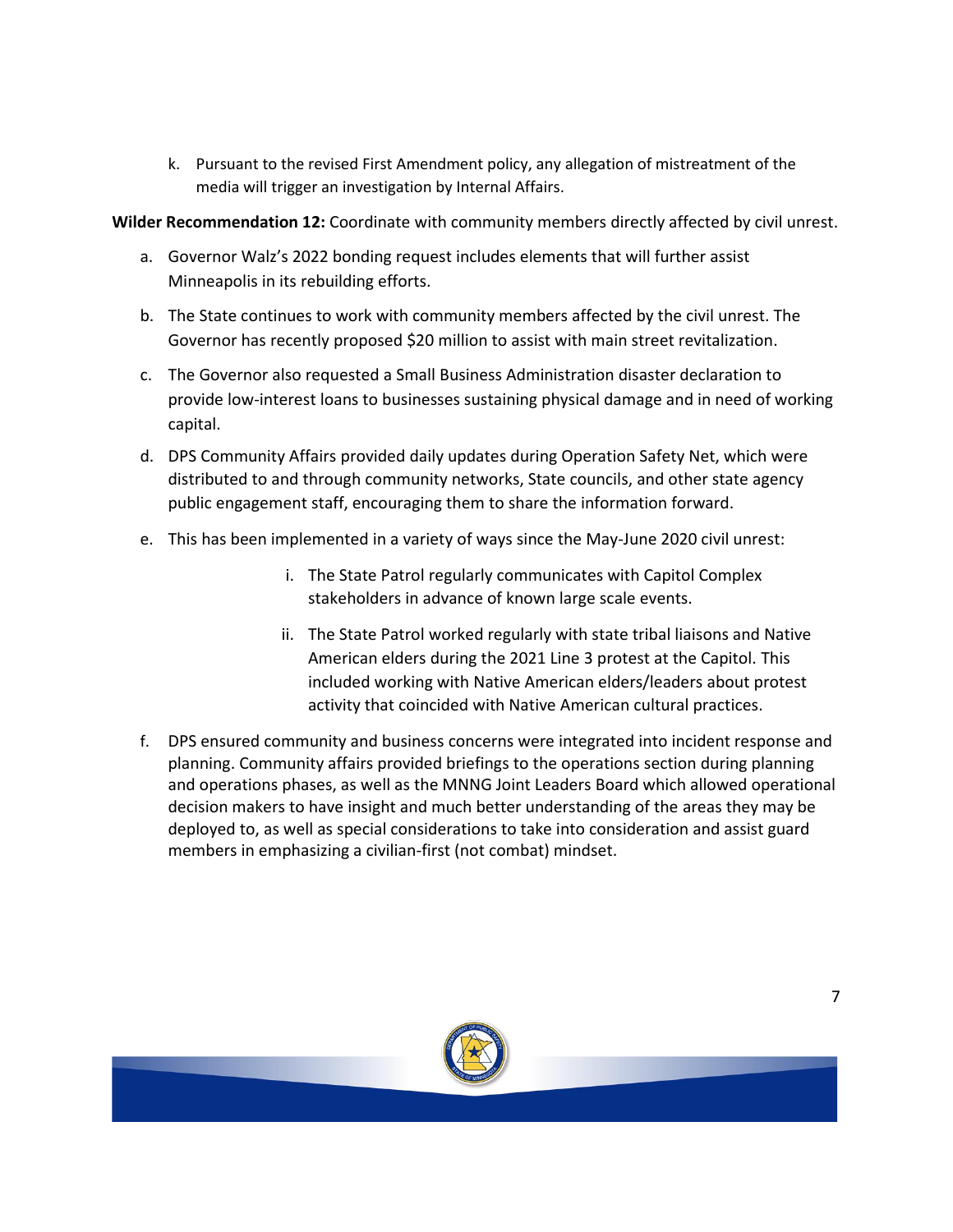## Recommendations to inform the state's role in the prevention of, preparation for, and recovery from civil unrest

**Wilder Recommendation 1:** Continuously work to build positive relationships and trust between law enforcement and communities, especially communities affected by civil unrest. Acknowledge and work to address the root causes of civil unrest.

- a. The DPS Commissioner leads statewide conversations with faith leaders and faith communities to understand through their congregations what values and solutions Minnesotans want in police responses.
- b. DPS's Community Affairs Director has assisted a variety of communities in organizing conversations with the National Guard to learn about the National Guard's role.
- c. DPS works to address these root-cause issues in a variety of ways: the agency appointed its first Community Affairs Director in 2019, required Tribal Relations training for all executive level staff, and became actively involved in the Children's Cabinet, Olmstead Plan Implementation Team, and Interagency Council on Homelessness.
- d. DPS continues to encourage local governments and their communities to address these issues within their communities.
- e. The Governor's 2022 supplemental budget includes \$49 million in community grants for youth services, crime victim resources and domestic violence survivor supports.

**Wilder Recommendation 2:** Lead efforts to reimagine policing, community safety, and public order policing in Minnesota and engage communities in law enforcement oversight and accountability.

- a. The Force Investigations Unit, an independent team within the BCA, was formed in 2020 for the sole purpose of investigating allegations against peace officers.
- b. Law enforcement agencies' Internal Affairs divisions across Minnesota have developed a working group to help ensure that a complaint filed anywhere within the state is routed to the proper jurisdiction.
- c. All law enforcement agencies in the state are required to report any use of force resulting in serious bodily injury or death each month to the BCA. This information is then made available to the public.

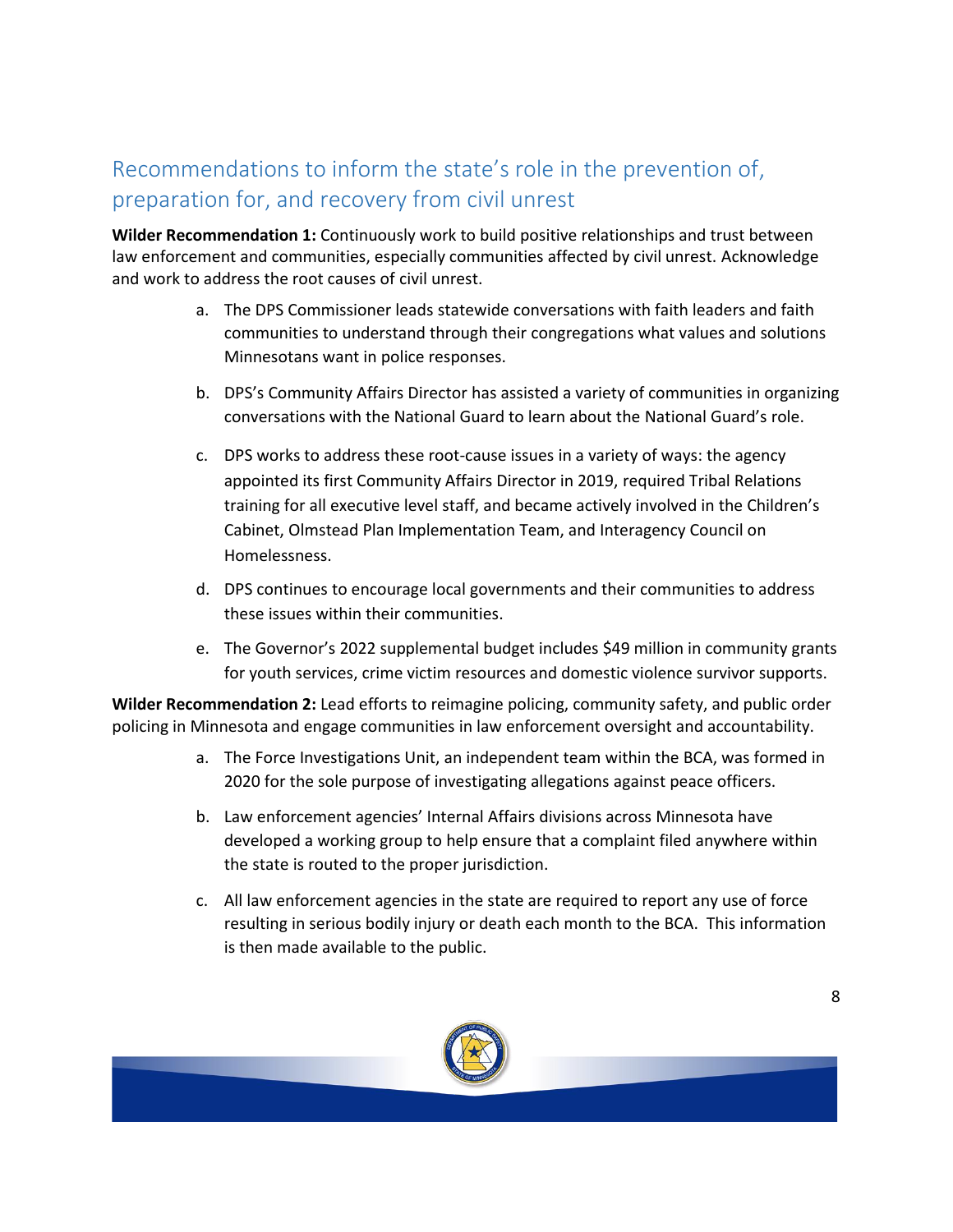- d. The State Patrol now utilizes an application designed to track the location of staff during a deployment. DPS also inventories less-lethal munitions before and after each deployment. The State Patrol also requires all troopers to report any deployment of less-lethal munitions, regardless of any use of force.
- e. In 2022, the BCA submitted a legislative proposal to expand the authority and membership of its citizen advisory committee.
- f. The Governor's 2022 supplemental budgets includes \$300 million to local units of government for their public safety needs.

**Wilder Recommendation 3:** Enhance diversity and inclusion efforts.

- a. The State Patrol's Law Enforcement Training Opportunity (LETO) Program is designed for candidates with no previous law enforcement experience. The State Patrol provides LETO candidates with the educational requirements necessary to take the POST Board exam required for peace officer licensure.
- b. DPS peace officers continue to receive implicit bias training as required by the POST Board.
- c. State Patrol troopers received training on Native American culture during the preparations related to the Line 3 replacement project.
- d. The integration of tribal liaisons during Line 3 events was an essential element to navigate through cultural practices and ceremonies. State tribal liaisons were able to provide a better understanding these practices and information was communicated to during the large-scale event that occurred at the State Capitol in August of 2021.
- e. The Governor's 2022 budget includes funding for law enforcement recruitment.

**Wilder Recommendation 4:** Support training of law enforcement officers in facilitating peaceful protests.

- a. The State Patrol Trooper Academy provides skills training in communication, emotional intelligence, stress management, and de-escalation, which is often required in a variety situations. Some examples include:
	- i. Communicating with protest organizers at the State Capitol.

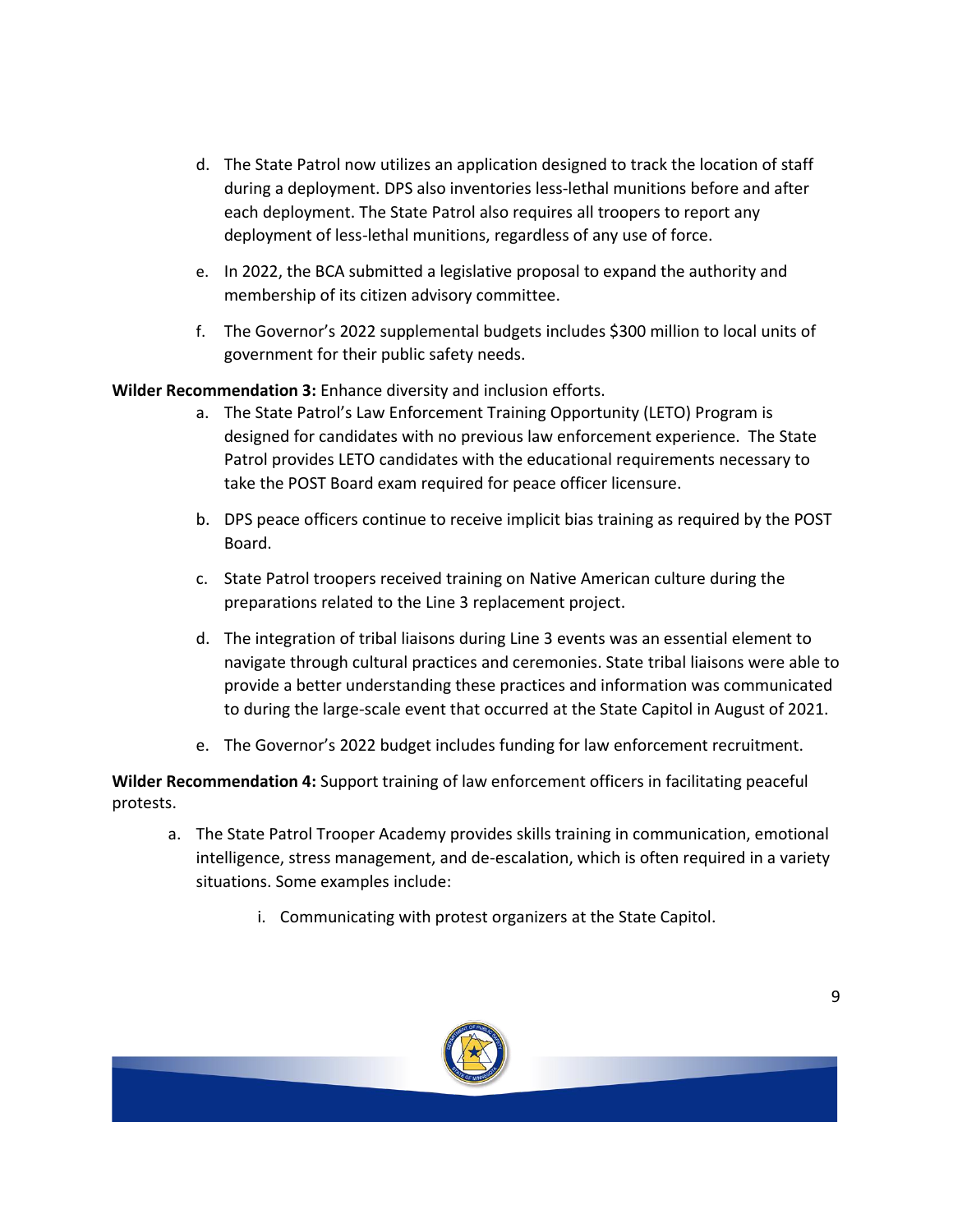- ii. Regularly engaging with protesters on numerous occasions, respectfully informing them of impending curfews or dispersal orders without escalating the situation.
- iii. State Patrol leaders communicating with protest leaders during the recent anti-vaccine truck convoy.
- iv. Communicating with NAACP leadership at the onset of the April 2021 civil unrest in Brooklyn Center.
- v. Communicating with various stakeholder groups during other large protest events.
- vi. Working with Indigenous event organizers at the State Capitol to remove a temporary structure according to cultural practices, which included a traditional water ceremony between state partners and tribal elders.
- b. DPS believes it is necessary for all peace officers to be dialogue officers, with specific emphasis for team leaders. During demonstrations, State Patrol leaders identify who will be the point of contact for organizers and those leading the demonstrations. Having the State Patrol command vehicle onsite has proven effective in providing demonstration leaders a place to go with questions/concerns.

**Wilder Recommendation 5:** Continue to engage protest groups and organizers ahead of time.

- a. This is part of DPS' standard preparedness in a continued effort to understand mutual expectations for a safe event. For example, the State Patrol regularly engages with permit holders in advance of an event at the State Capitol or troopers assigned to protect the Governor's Residence speaking with protest organizers. Most recently, the State Patrol engaged with leaders of the anti-vaccine truck convoy.
- b. Situational awareness of planned events ensures the safety of all involved. This includes robust information sharing with public safety entities and organizers to ensure adequate resources are available to maintain the safety of all involved. These actions lead to appropriate response by law enforcement.
- c. As noted earlier, whenever possible, the State Patrol has prior discussions to communicate expectations. However, it must be clear that DPS and its divisions are not in charge in most incidents that occur in local jurisdictions. It is critical that local

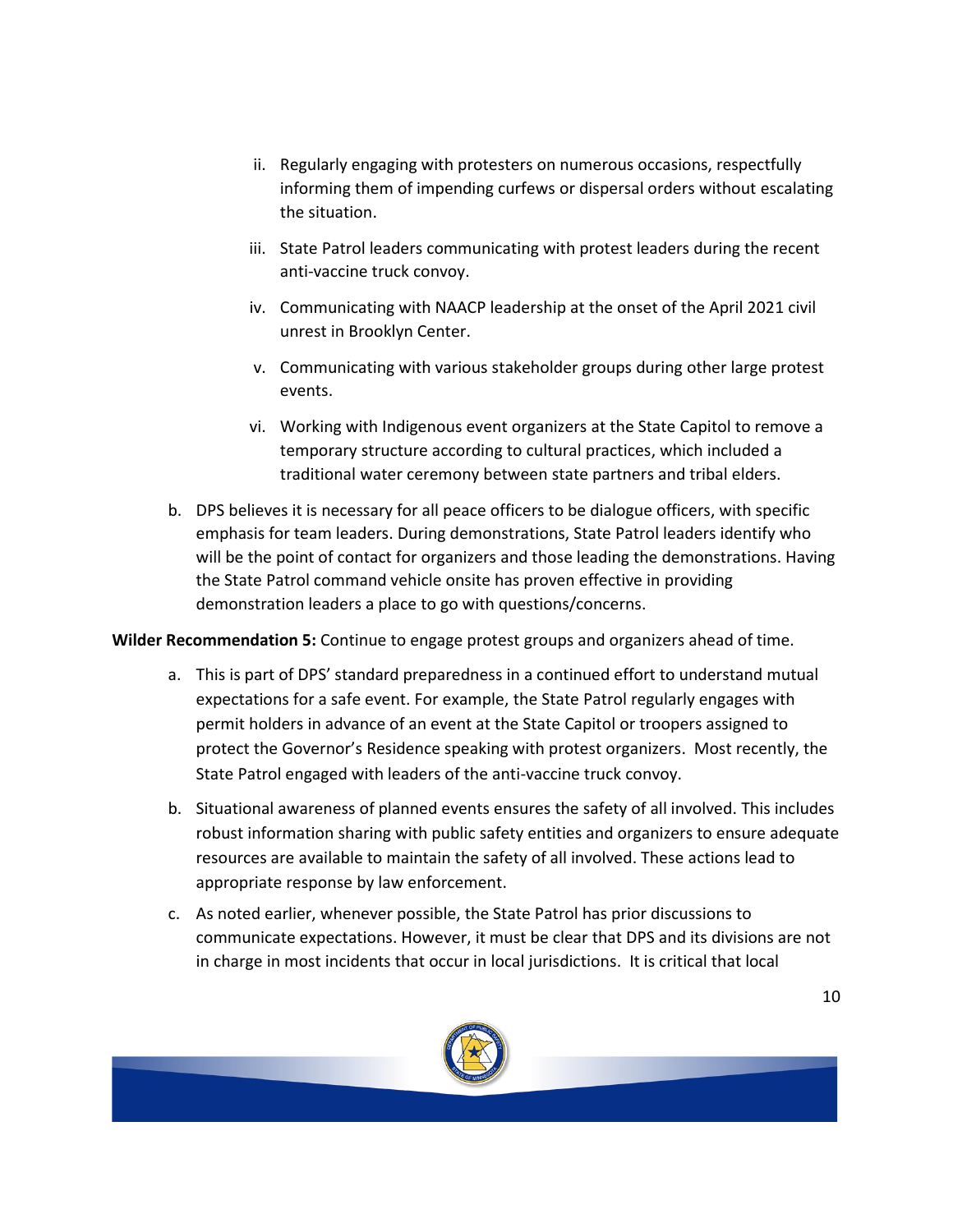agencies assume responsibility for response to and leadership in an incident that occurs in their city, town or county.

**Wilder Recommendation 6:** More deeply engage with businesses and communities affected by civil unrest and face the most risk of potential future unrest.

- a. Commissioner Harrington's has connected with business owners including grocery stores, pharmacies, and a variety of communities during periods of civil unrest.
- b. DPS plans to increase Crime Alert Network utilization to share information with affected business owners.
- c. The Governor's 2020 disaster declaration for Hennepin County included damages sustained to public infrastructure and extraordinary costs related to fire damage response, which resulted in nearly \$12 million in state funding.
- d. The State continues to work with community members affected by the civil unrest. The Governor has recently proposed \$20 million to assist with main street revitalization.
- e. Governor Walz's 2022 bonding request includes elements that will further assist Minneapolis in its rebuilding efforts.
- f. The Governor also requested a Small Business Administration disaster declaration to provide low-interest loans to businesses sustaining physical damage and in need of working capital.

**Wilder Recommendation 7:** Support state and local law enforcement agencies in promoting mental health and providing resources.

- a. The Governor's 2022 supplemental budget includes a proposal for a First Responder Wellness Office within DPS.
- b. The State Patrol includes a chaplain in all briefings in advance of potential deployments.
- c. The State Patrol and BCA employ a Peer Support Team.
- d. The State Patrol provides training on sleep wellness.
- e. The BCA contracted with a holistic wellness company to provide training and wellness support activities, including mental health counseling, to be implemented in 2022.